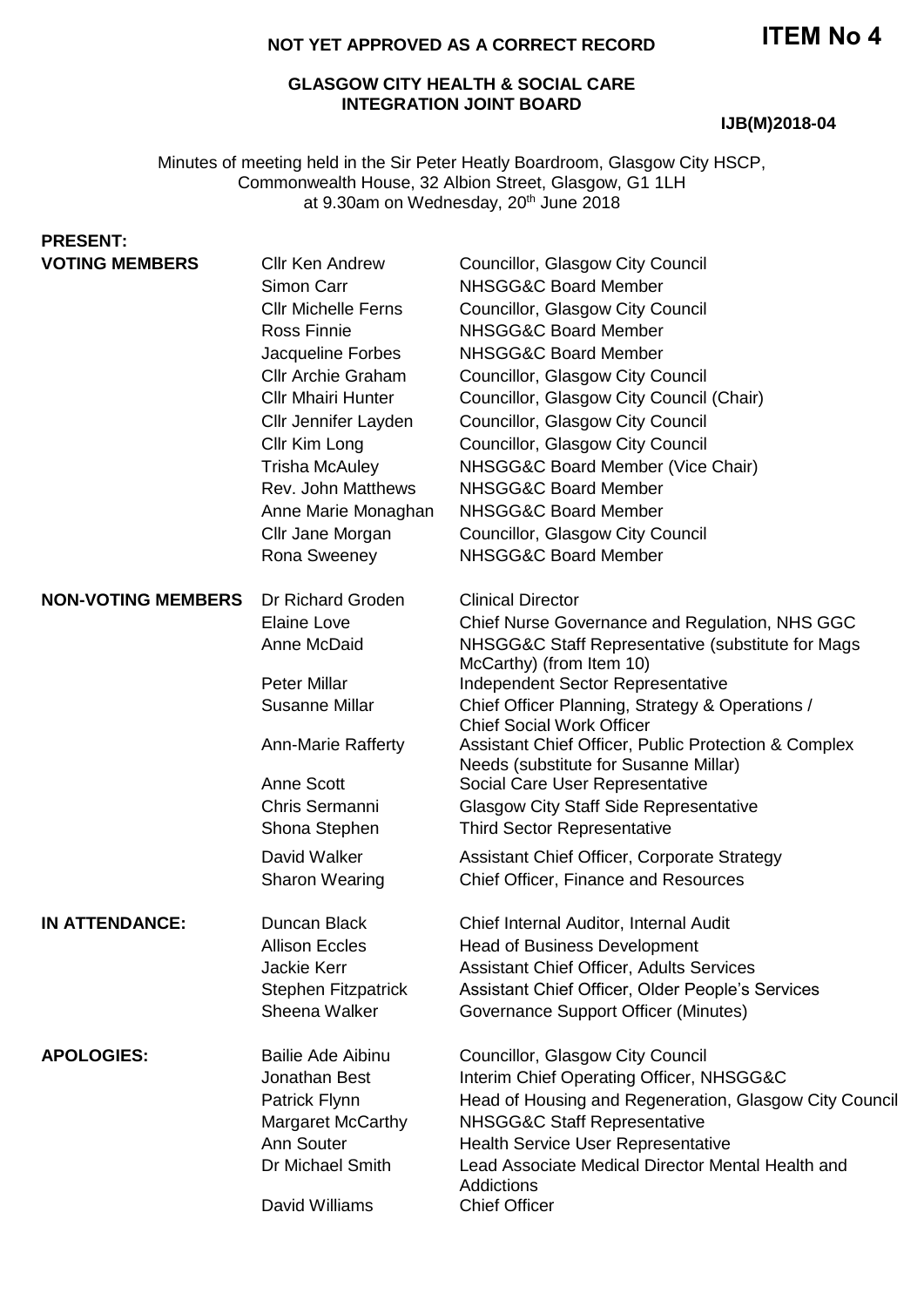| Cllr Hunter commenced the meeting by informing members that Rosemary Kennedy,<br>former Carers Representative on the IJB had passed away. Cllr Hunter paid tribute to<br>Rosemary, who was an incredible activist for carers for many years and worked<br>extremely hard for the carer community. |
|---------------------------------------------------------------------------------------------------------------------------------------------------------------------------------------------------------------------------------------------------------------------------------------------------|
|---------------------------------------------------------------------------------------------------------------------------------------------------------------------------------------------------------------------------------------------------------------------------------------------------|

## **1. DECLARATION OF INTERESTS**

Anne Marie Monaghan declared an interest in Item 8, Policy Development: Resource Allocation for Adults Eligible for Social Care Support.

## **2. APOLOGIES FOR ABSENCE**

Apologies for absence were noted as above.

## **3. MINUTES**

The minutes of the meeting of the Integration Joint Board held on  $9<sup>th</sup>$  May 2018 were approved as an accurate record.

## **4. MATTERS ARISING**

Members expressed frustration that no response had been received from Patrick Flynn in relation to rolling action reference number 18; and that this had been an action for more than a year. Cllr Hunter would write to Patrick Flynn informing him that the Board was unhappy with his lack of response.

Cllr Andrew advised that his action at item 9 would not be progressed as other issues had overtaken this.

# **5. INTEGRATION JOINT BOARD ROLLING ACTION LIST**

Allison Eccles presented the IJB Rolling Action List informing members that for rolling action reference number 34 the EQIA would be published online by 21<sup>st</sup> June and the action was now closed.

In relation to reference number 48, it was proposed and agreed that Cllr Long would be the Vice Chair of the IJB Public Engagement Committee. A Council voting member vacancy remained on the IJB Performance Scrutiny Committee and Cllr Hunter would progress this.

#### **6. PRIMARY CARE IMPROVEMENT PLAN: GUIDANCE, TIMETABLES AND PROGRESS**

David Walker presented a report to advise the Integration Joint Board of guidance in relation to the Primary Care Improvement Plan and to update on progress. The Primary Care Improvement Plan would focus on improving services for patients; take the workload away from GPs to allow them to operate at the top of their license; and to benefit all practices in the City. A particular challenge was that the city had 146 practices which differed in size and operation; and secondly the scale of the registered patients, which was higher than the population. There were also challenges of availability of skilled staff and the ability to implement the Plan.

The scope of the plan was to address six key priorities, prescribed by the Memorandum of Understanding; as well as health equalities and service sustainability. There would be evaluation of outcomes and an infrastructure support programme. The Plan was required to have the support of GPs and the LMC (Local Medical Council) as they would be included in the sign-off. It was proposed that the Primary Care Improvement Plan be

**Cllr Hunter**

 $\overline{1}$ 

**Cllr Hunter**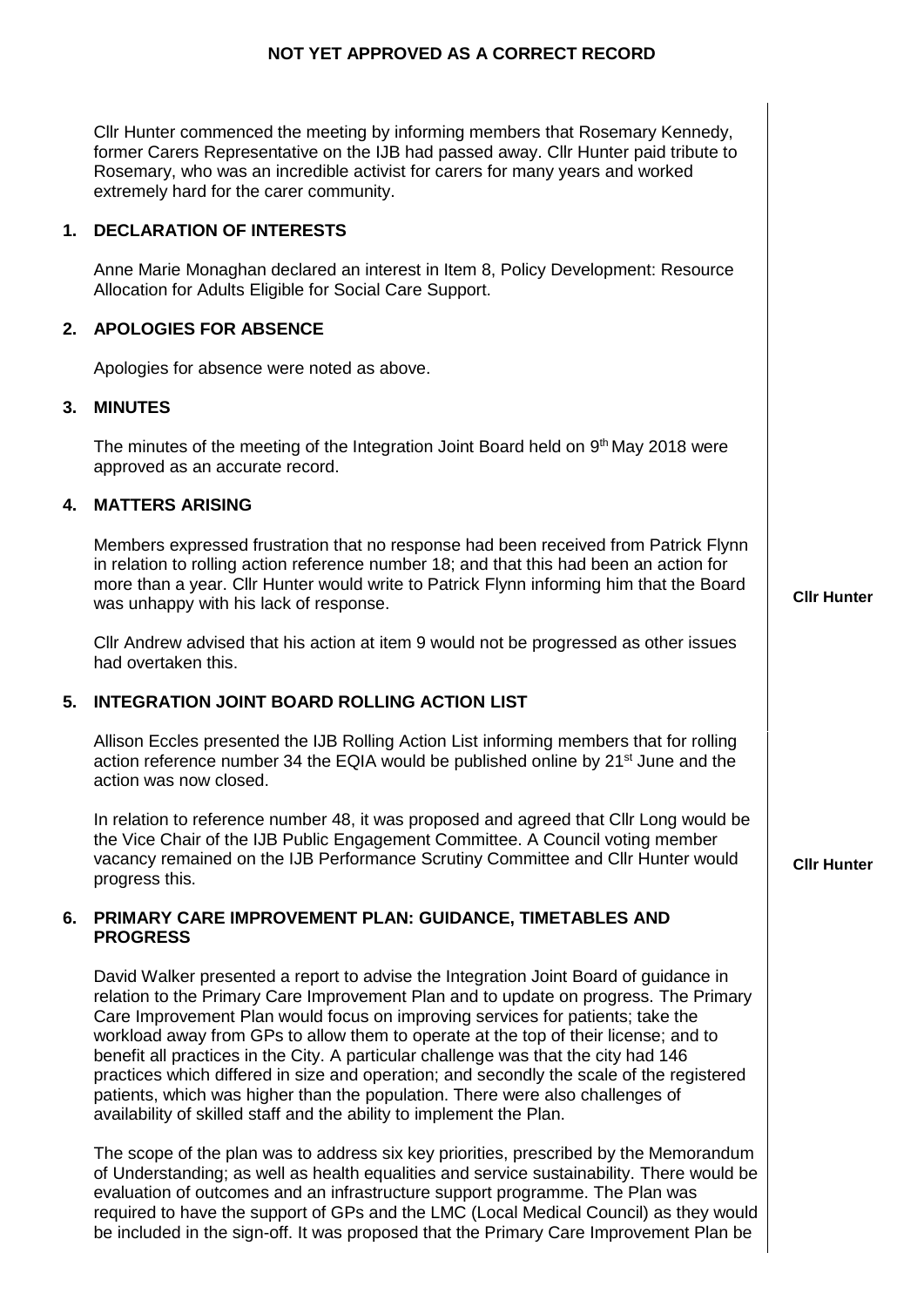|    |                                                                                                                                                                                                                                                                                                                                                                                                                                                                                                                                                                                                                                                                                                                                                                                                                            | <b>ACTION</b>       |
|----|----------------------------------------------------------------------------------------------------------------------------------------------------------------------------------------------------------------------------------------------------------------------------------------------------------------------------------------------------------------------------------------------------------------------------------------------------------------------------------------------------------------------------------------------------------------------------------------------------------------------------------------------------------------------------------------------------------------------------------------------------------------------------------------------------------------------------|---------------------|
|    | discussed at the IJB Development Session on 14 <sup>th</sup> August to allow members to look at<br>this in depth, before the full plan is presented to the IJB in September for approval.                                                                                                                                                                                                                                                                                                                                                                                                                                                                                                                                                                                                                                  |                     |
|    | Members welcomed the report and sought further detail on the funding. Officers advised<br>that the funding letter was appended to the report and they were still working through<br>the detail of this. Funding would be allocated over a 4 year period on an incremental<br>basis with the full allocation received in year 4. A financial framework would be included<br>in the paper presented for approval in September, as well as a recruitment plan and<br>management costs.                                                                                                                                                                                                                                                                                                                                        |                     |
|    | Dr Richard Groden added that there were challenges in managing expectations and that<br>it was unrealistic to deliver everything due to funding; also due to the time required for<br>consulting with other professional groups who would be impacted, as they would not be<br>ready to deliver services within three years.                                                                                                                                                                                                                                                                                                                                                                                                                                                                                               |                     |
|    | Members questioned the level of support from GPs and the difficulties anticipated in the<br>implementation of the Plan. Officers advised that GPs generally welcomed the<br>arrangements and were enthusiastic, but that expectations were very high and it would<br>be three years before maximum benefits were delivered. Engagement with GPs was<br>good and there was also the development of Cluster Quality Leads and groups of<br>practices working together.                                                                                                                                                                                                                                                                                                                                                       |                     |
|    | Members sought clarity of the timing for the Plan. Officers advised that the timescales<br>were dictated nationally and that the Plan had to be IJB ready by end July. The Plan<br>would be discussed at the development session in August and presented to the IJB for<br>approval in September. The IJB would receive update reports on a regular basis as the<br>plan progressed over the three year implementation period.                                                                                                                                                                                                                                                                                                                                                                                             |                     |
|    | Members requested that the discussion at the development session in August look at<br>how the Plan will impact upon Acute services and unscheduled care; and detail of the<br>current relationship and how this would look going forward.                                                                                                                                                                                                                                                                                                                                                                                                                                                                                                                                                                                  | <b>David Walker</b> |
|    | The Integration Joint Board:                                                                                                                                                                                                                                                                                                                                                                                                                                                                                                                                                                                                                                                                                                                                                                                               |                     |
|    | a) noted Primary Care Improvement Plan guidance, timing and progress; and<br>b) agreed the direction of travel and instructed the Chief Officer to present the<br>Primary Care Improvement Plan to the next meeting of the IJB in September.                                                                                                                                                                                                                                                                                                                                                                                                                                                                                                                                                                               |                     |
| 7. | <b>MENTAL HEALTH STRATEGY AND IMPLEMENTATION</b>                                                                                                                                                                                                                                                                                                                                                                                                                                                                                                                                                                                                                                                                                                                                                                           |                     |
|    | Jackie Kerr presented a report to advise the Integration Joint Board on the development<br>and implementation of the Mental Health Strategy across the City; and to seek approval<br>from the Integration Joint Board for the use of the new Mental Health monies across the<br>City. The Scottish Government announced in December 2017 further funding of £17m<br>for mental health services across the country and a target of introducing 800 additional<br>mental health workers over a 3 year period. The funding would increase nationally to<br>£35m by 2021-2022, with a further £5m available for Children's Services; this would<br>look at early intervention and prevention and would be linked to the children's services<br>transformation programme previously presented to the IJB. The proposals for the |                     |
|    | monies were outlined in table 1; these were at early stages and a further paper would<br>be presented to the Board in October with the financial framework.                                                                                                                                                                                                                                                                                                                                                                                                                                                                                                                                                                                                                                                                | <b>Jackie Kerr</b>  |
|    | The Third Sector Representative requested that the paper be explicit in referencing the<br>Third Sector and their role in early intervention and recovery; and engagement with<br>carers and service users.                                                                                                                                                                                                                                                                                                                                                                                                                                                                                                                                                                                                                | <b>Jackie Kerr</b>  |
|    | Members also requested that more detail is provided on the monies for children's<br>services and the outcomes of changes; and also that the independent sectors<br>involvement is recognised.                                                                                                                                                                                                                                                                                                                                                                                                                                                                                                                                                                                                                              | <b>Jackie Kerr</b>  |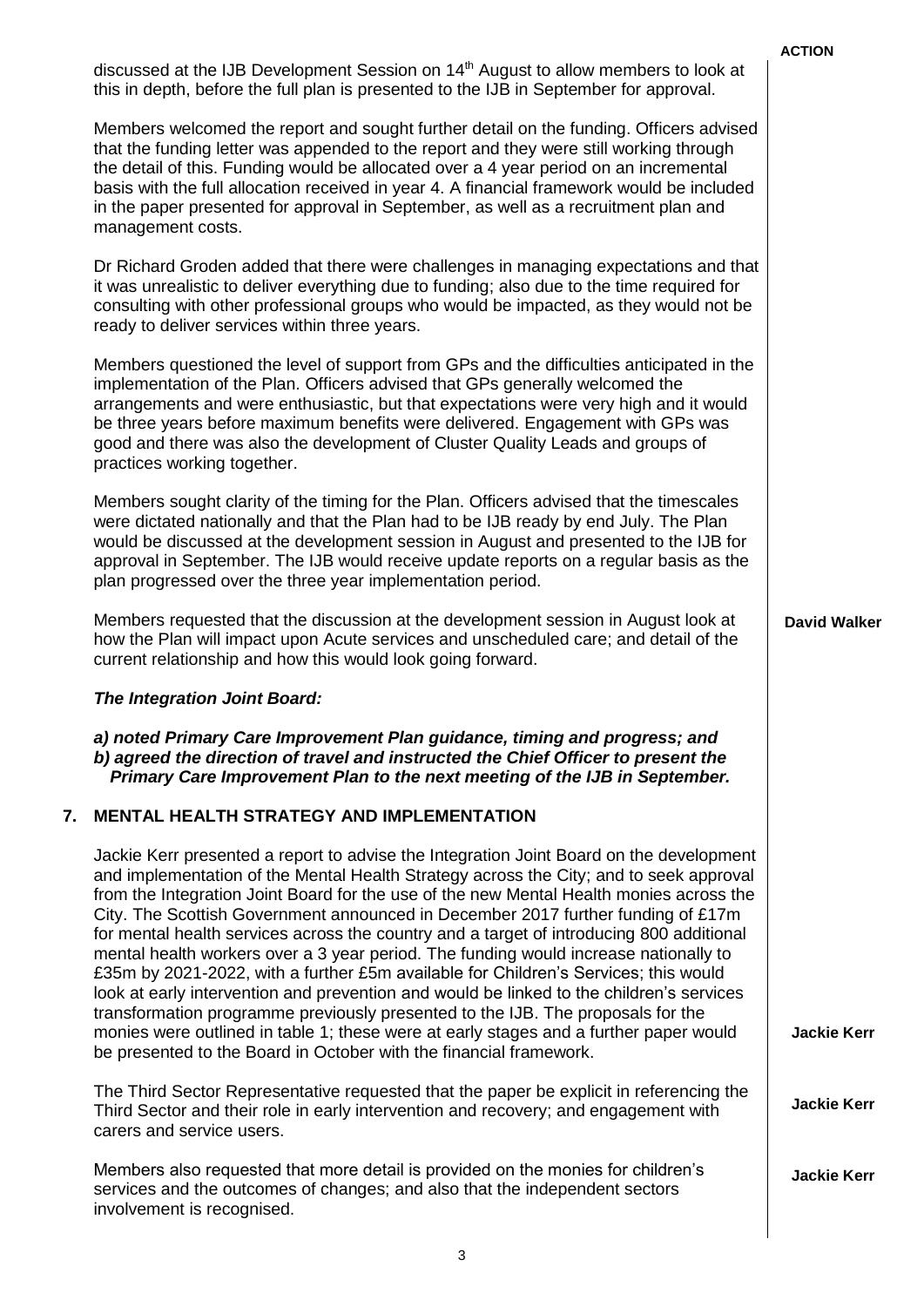| Officers explained that the report was a process driven paper and more detailed<br>proposals would be presented in future. The Third Sector and recovery was a feature of<br>discussion at the Mental Health Programme Board, this was clinically led and would<br>continue to be developed. There was a clear statement that this was a five year<br>strategy.                                                                       |
|---------------------------------------------------------------------------------------------------------------------------------------------------------------------------------------------------------------------------------------------------------------------------------------------------------------------------------------------------------------------------------------------------------------------------------------|
| Members also discussed the prison population and the need to ensure that mental<br>health services were consistent for the population across the three prisons in which<br>healthcare was provided by the HSCP; and also to track outcomes for people across<br>their sentence. Officers confirmed that the service was being reviewed to ensure a<br>consistent approach and that this was also being looked at on a national basis. |
| It was requested that the Glasgow share of the additional mental health workers be                                                                                                                                                                                                                                                                                                                                                    |

#### *The Integration Joint Board:*

included in the paper.

*a) agreed the proposals outlined in the report; and b) instructed the Chief Officer to provide a more detailed report with a financial framework at an IJB in October 2018.*

#### **8. POLICY DEVELOPMENT: RESOURCE ALLOCATION FOR ADULTS ELIGIBLE FOR SOCIAL CARE SUPPORT**

Jackie Kerr presented a report to set out with clarity the policy framework for the allocation of resources for Adults assessed as eligible to receive social care support; the processes for resolving any areas of dispute that may arise; and to recommend further actions that support service user, carer and practitioner awareness. Following a recommendation by Audit Scotland, this policy framework is required to make explicit and transparent the approach that is taken by all officers in the discharging of Glasgow City Council's statutory duties that ensures fairness in the prioritisation and allocation of resources for the City's most vulnerable and at risk individuals.

The policy paper confirms and clarifies delivery of support and the relevant amount to the supported person to meet their needs. The HSCP has a responsibility to regularly review clients assessed needs. Individuals referred for potential support will be screened against the eligibility criteria which prioritises risk into four categories of critical, substantial, medium and low. The paper sets out the assessment of support needs and allocation of resource; and that the relevant amount will be based on three core elements. Officers advised that there were proposal to engage with carers and that an EQIA had been completed. Care arrangements that require change are reviewed on an individual basis.

The Chair stated that the policy was status quo and not a new policy; and acknowledged that engagement would take place through various means.

Members discussed the paper and raised the following:

- Concern was expressed that the EQIA was not appended to the report and that members were being asked to approve a paper without all the available information; this was a gap.

Members requested that the EQIA is presented in a paper back to the IJB in September and that the evidence section of the EQIA is given full attention. Also that case studies are provided to show the impact upon people's lives.

Officers advised that although the EQIA had been completed it had not been through the quality assurance process therefore had not been attached to the report; but officers accepted this criticism.

**Jackie Kerr**

**ACTION**

**Jackie Kerr**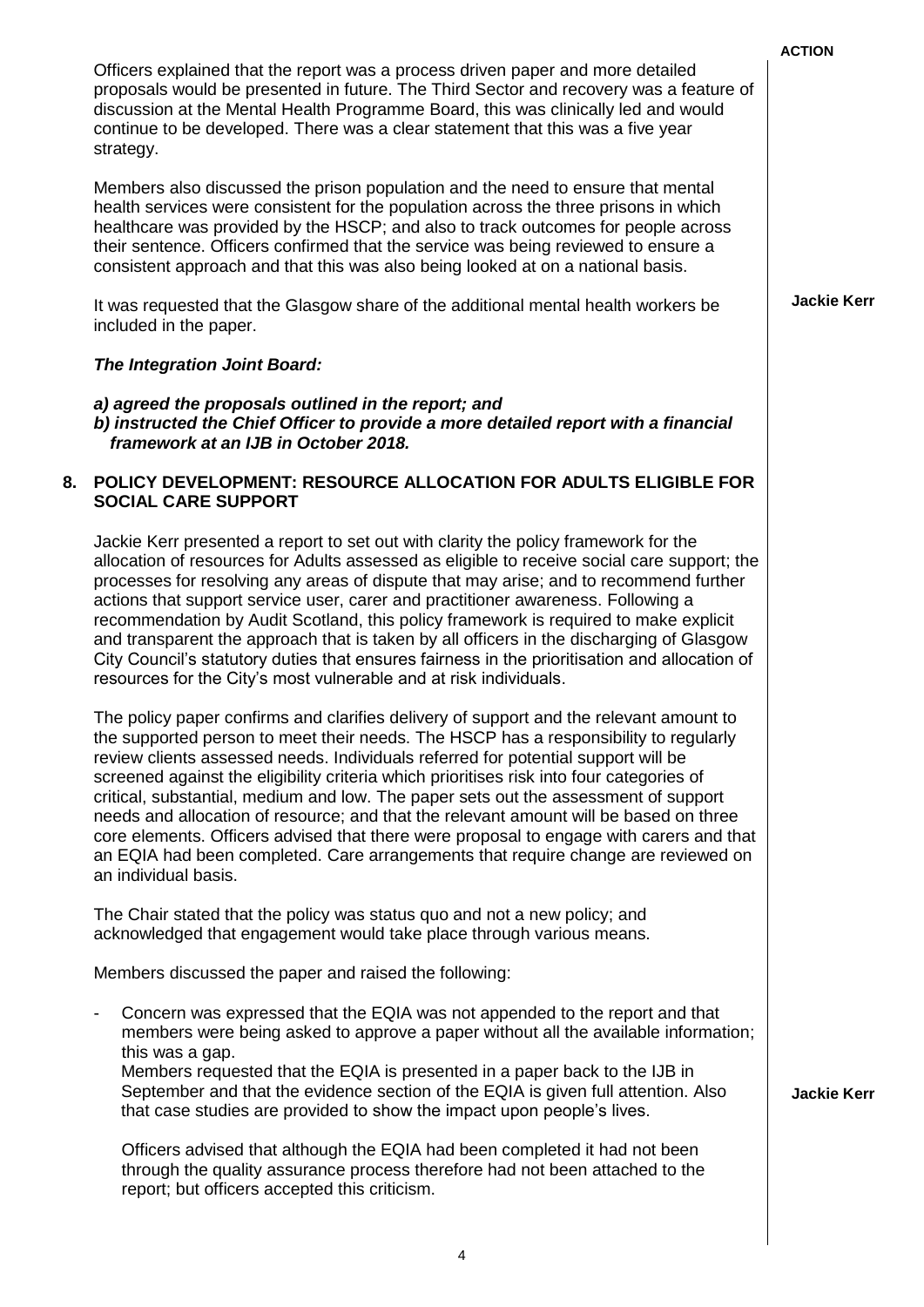|    |                                                                                                                                                                                                                                                                                                                                                                                                                                                                                                                                                               | <b>ACTION</b>      |
|----|---------------------------------------------------------------------------------------------------------------------------------------------------------------------------------------------------------------------------------------------------------------------------------------------------------------------------------------------------------------------------------------------------------------------------------------------------------------------------------------------------------------------------------------------------------------|--------------------|
|    | That if there was a cap that resulted in the type of support service users received<br>then this should be explicit in the report.<br>Officers advised that there was no cap and that there would be a discussion and<br>professional judgement used in each case. Officers advised that there would be<br>circumstances where it was not appropriate to move people. There is a clear<br>responsibility for the HSCP and this includes being as equitable as can be in the use<br>of resources, balanced against professional assessment.                    |                    |
|    | Concern was also raised of moving back to institutional care for people that cannot<br>be supported in the community.<br>Officers explained that models of best practice would be reviewed and that the<br>HSCP has clearly stated and provided evidence that there is a move away from<br>institutional care across all of the care groups.                                                                                                                                                                                                                  |                    |
|    | Members requested that the risks are included in the paper being brought back to<br>the Board.                                                                                                                                                                                                                                                                                                                                                                                                                                                                | <b>Jackie Kerr</b> |
|    | It was agreed that carers should be mentioned within the report and their expertise<br>recognised. Also that the need of the carer is assessed as part of the review<br>process and the carers views will be taken in to account.<br>Officers acknowledged that carers input needed to be more explicit and this would<br>be reflected in future reports.                                                                                                                                                                                                     | <b>Jackie Kerr</b> |
|    | It was also raised that there was no carer representative on the IJB at present and<br>that a carers representative was required to inform the discussion.<br>Officers explained that this was being progressed; the carers representative would<br>be connected to the carers champion approach and would be supported to join the<br>IJB, however recognised the big commitment that was required of a carer.                                                                                                                                               |                    |
|    | Concern was raised by members that cost appeared to be the primary feature of the<br>report and not the care needs of individuals.<br>Officers advised that this was not financially driven, cost is a part of the<br>consideration but not the driving factor. Professional judgement and assessment of<br>need was the driving factor.                                                                                                                                                                                                                      |                    |
|    | Members debated the agreement of the recommendations given the significant<br>comments raised and there was consensus that recommendation (a) could not be<br>agreed as outlined in the report. The IJB agreed that recommendation (a) would be<br>amended to 'note the content of the interim policy framework and request that a<br>further paper is presented on EQIA and the matters raised by Board members'.<br>Recommendation (b) would remain unchanged. The IJB agreed that the paper<br>would be presented in September.                            | <b>Jackie Kerr</b> |
|    | The Integration Joint Board:                                                                                                                                                                                                                                                                                                                                                                                                                                                                                                                                  |                    |
|    | a) noted the content of the interim policy framework and request that a further<br>paper is presented on EQIA and the matters raised by Board members; and<br>b) noted and approved the recommendation to undertake engagement with<br>practitioners, services users and carers to review and update as necessary<br>existing guidance and information to promote clarity and awareness.                                                                                                                                                                      |                    |
| 9. | POLICY DEVELOPMENT: TRANSITION FROM OVERNIGHT 'SLEEPOVER'<br>SUPPORT TO ALTERNATIVE SUPPORT ARRANGEMENTS                                                                                                                                                                                                                                                                                                                                                                                                                                                      |                    |
|    | Jackie Kerr presented a paper to set out a clear and transparent policy direction for the<br>transition from overnight sleepover support to alternative support arrangements that will<br>inform service users (including their legal proxies), carers and service providers and<br>guide the approach to be undertaken by social work practitioners. As reported to the IJB<br>Finance and Audit Committee in October 2017, a transformational change programme<br>will be initiated to inform the future provision of overnight supports. This work will be |                    |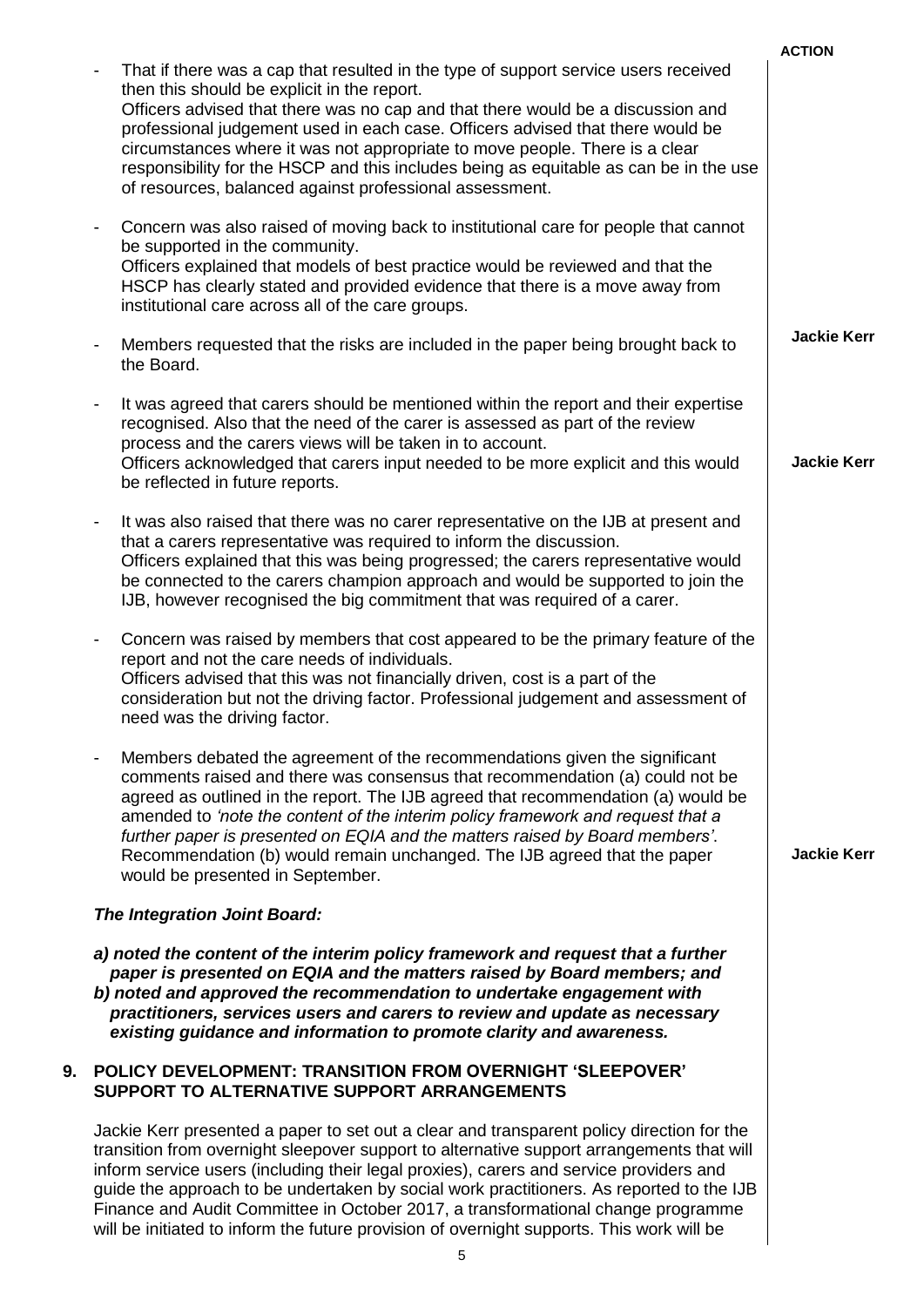|                                                                                                                                                                                                                                                                                                                                                                                                                                                                                                                                                                                                                                                                                                             | <b>ACTION</b>      |
|-------------------------------------------------------------------------------------------------------------------------------------------------------------------------------------------------------------------------------------------------------------------------------------------------------------------------------------------------------------------------------------------------------------------------------------------------------------------------------------------------------------------------------------------------------------------------------------------------------------------------------------------------------------------------------------------------------------|--------------------|
| taken forward with the full involvement of service user and carer representatives.<br>However, it is considered by GCHSCP that this programme of work requires to be<br>guided by an explicit policy direction on a transition away from sleepover support.                                                                                                                                                                                                                                                                                                                                                                                                                                                 |                    |
| There was the opportunity to consider how to deliver overnight support in an efficient<br>and effective way; to review and refresh current practices and models of care for safe<br>and effective overnight support. Officers reported that the employment law governing<br>the provision of sleepover and overnight supports had changed; and there has also<br>been increase to the National Living Wage and a stated intention from the Scottish<br>Government to apply the Scottish Living Wage to sleepover supports delivered in<br>Scotland.                                                                                                                                                         |                    |
| Officers outlined the developments in existing technology and how this was used to<br>support people to live in their own homes; and it was estimated that 4 in 5 people would<br>be supported through existing technology. Existing technological solutions would be<br>explored and the development of technology enabled care and support services,<br>including clusters tenancies for overnight support within defined geographical areas. A<br>wider range of stakeholders would participate in the change programme and findings<br>would be presented in October 2018. Engagement is at the forefront of the programme<br>and a baseline EQIA had been completed.                                   | <b>Jackie Kerr</b> |
| The Chair confirmed that people will not lose support and would be assessed on an<br>individual basis; people will have waking night support, if that was required.                                                                                                                                                                                                                                                                                                                                                                                                                                                                                                                                         |                    |
| The following comments were made by the IJB:                                                                                                                                                                                                                                                                                                                                                                                                                                                                                                                                                                                                                                                                |                    |
| The report was seen as risk enabling in supporting people to live independently.                                                                                                                                                                                                                                                                                                                                                                                                                                                                                                                                                                                                                            |                    |
| Members discussed the report and queried if the £12m annual cost of sleepover<br>$\overline{\phantom{a}}$<br>included respite care.<br>Officers confirmed that £12m was solely for sleepovers across the city. The Scottish<br>Government had provided £12m for sleepovers and this was agreed by the IJB; the<br>proposals were to look at the wider work and sustainability. There are also issues of<br>working time directives and employment legislation in that people cannot be working<br>to the arrangements they did previously.<br>Members stated that the financial detail and requirement for change was not explicit<br>in the report and requested that this is reflected in future reports. | <b>Jackie Kerr</b> |
| Members also raised that engagement must be meaningful and queried if the<br>timescales allowed sufficient time for this.<br>Officers advised that engagement would take place with providers to look at the<br>framework tender and different models of care; this would not be complete by<br>October, but there would be a transitional plan.                                                                                                                                                                                                                                                                                                                                                            | <b>Jackie Kerr</b> |
| Members asked that engagement also take place with the wider disabled<br>$\blacksquare$<br>community and not solely service users.<br>Officers confirmed that all organisations would be included in the process.                                                                                                                                                                                                                                                                                                                                                                                                                                                                                           | <b>Jackie Kerr</b> |
| Members stated that the report was not clear that those who required waking night<br>cover would receive this; and sought reassurance that language in future reports be<br>clearer for all readers and the public.                                                                                                                                                                                                                                                                                                                                                                                                                                                                                         | <b>Jackie Kerr</b> |
| Papers should also be presented in a way where media interest is anticipated.                                                                                                                                                                                                                                                                                                                                                                                                                                                                                                                                                                                                                               | <b>Officers</b>    |
| Papers must be explicit in reasons for change needed and solutions required.<br>$\overline{\phantom{a}}$<br>Officers must consider information presented in future reports to ensure proposals<br>are clear and there is an understanding of the impact upon service users and those<br>with lived experience. Officers would reflect on how papers were presented in future.                                                                                                                                                                                                                                                                                                                               | <b>Officers</b>    |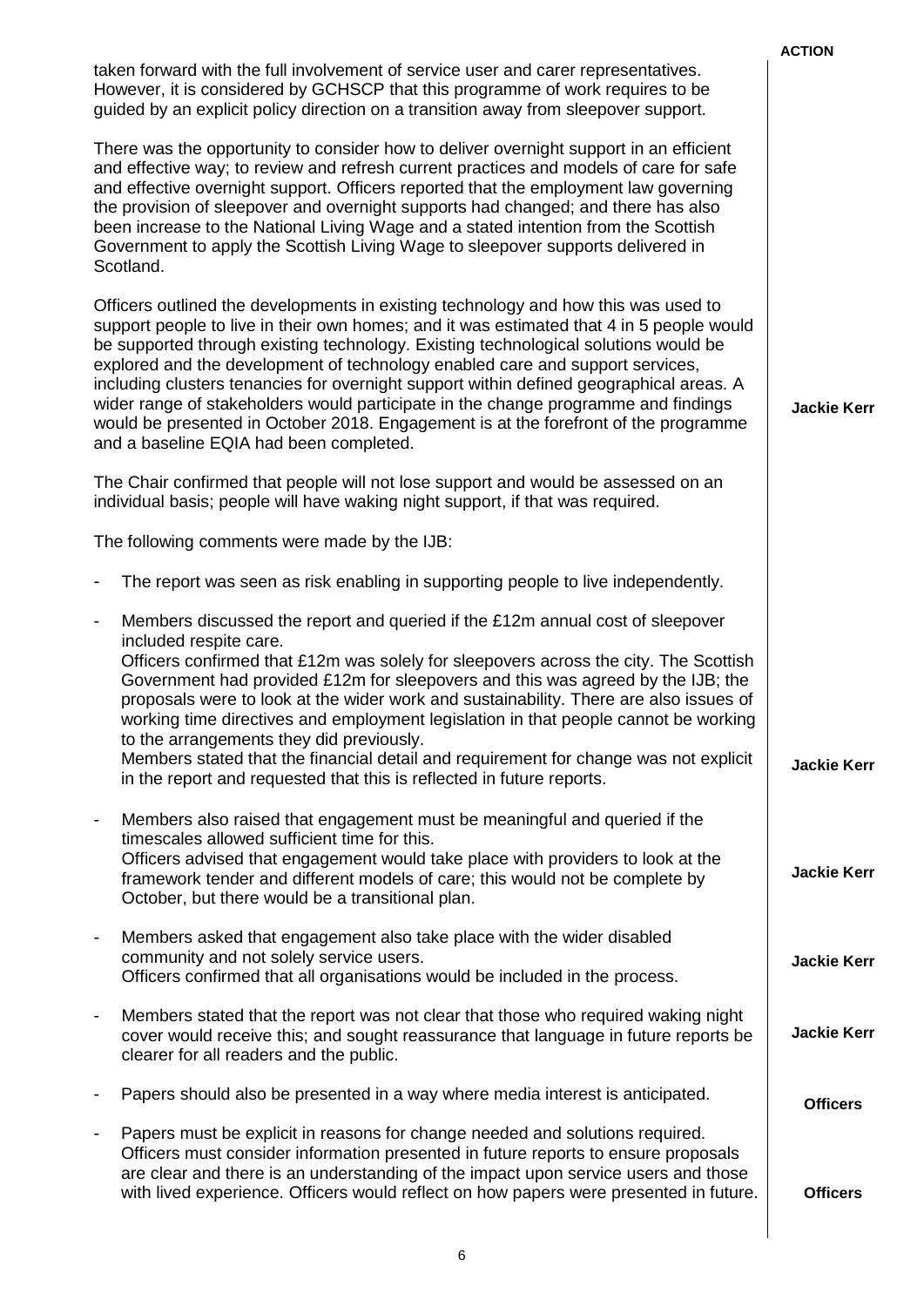|     |                                                                                                                                                                                                                                                                                                                                                                                                                                                                                                                                                                                                                                                                                                                                                                                                                                                                                                                                                                                                                                                                                                                                                        | <b>ACTION</b>         |
|-----|--------------------------------------------------------------------------------------------------------------------------------------------------------------------------------------------------------------------------------------------------------------------------------------------------------------------------------------------------------------------------------------------------------------------------------------------------------------------------------------------------------------------------------------------------------------------------------------------------------------------------------------------------------------------------------------------------------------------------------------------------------------------------------------------------------------------------------------------------------------------------------------------------------------------------------------------------------------------------------------------------------------------------------------------------------------------------------------------------------------------------------------------------------|-----------------------|
|     | Members requested that the technological opportunities in supporting people are<br>more explicit in the paper; and show that there is an opportunity to improve services.                                                                                                                                                                                                                                                                                                                                                                                                                                                                                                                                                                                                                                                                                                                                                                                                                                                                                                                                                                              | <b>Jackie Kerr</b>    |
|     | Further information on EQIAs was requested in future reports.<br>$\overline{\phantom{a}}$                                                                                                                                                                                                                                                                                                                                                                                                                                                                                                                                                                                                                                                                                                                                                                                                                                                                                                                                                                                                                                                              | <b>Jackie Kerr</b>    |
|     | The Council Trade Union Representative raised that a letter had been sent to David<br>Williams from Deborah Clark, UNISON, concerning the decision affecting the Unison<br>community and the level of engagement. Officers advised that a letter had been<br>received and that an offer would be extended to Deborah Clark to meet with officers to<br>discuss engagement. The letter would also be circulated to the IJB.                                                                                                                                                                                                                                                                                                                                                                                                                                                                                                                                                                                                                                                                                                                             | <b>Susanne Millar</b> |
|     | Members discussed the recommendation and agreed that recommendation (a) as<br>detailed in the report would be removed; and that recommendation (b) would be<br>amended to 'the report provides the guide to a transitional change programme to review<br>overnight supports, including recommending alternative arrangements to sleepover<br>support and the transition timescales for doing so'.                                                                                                                                                                                                                                                                                                                                                                                                                                                                                                                                                                                                                                                                                                                                                      | <b>Jackie Kerr</b>    |
|     | The Integration Joint Board:                                                                                                                                                                                                                                                                                                                                                                                                                                                                                                                                                                                                                                                                                                                                                                                                                                                                                                                                                                                                                                                                                                                           |                       |
|     | a) agreed the report provides the guide to a transitional change programme to<br>review overnight supports, including recommending alternative arrangements<br>to sleepover support and the transition timescales for doing so; and<br>b) in the interim period before the conclusion of the transformational change<br>programme, noted the direction being given to social work practitioners, as set<br>out in paragraph 3.3.                                                                                                                                                                                                                                                                                                                                                                                                                                                                                                                                                                                                                                                                                                                       |                       |
| 10. | DEVELOPMENT OF THE CITY CENTRE HUB AND REDESIGN OF OUT OF HOURS<br><b>SERVICES</b>                                                                                                                                                                                                                                                                                                                                                                                                                                                                                                                                                                                                                                                                                                                                                                                                                                                                                                                                                                                                                                                                     |                       |
|     | Ann-Marie Rafferty presented a report to update the Integration Joint Board on the<br>development of the city centre multi agency hub proposal. Officers advised that this<br>would target those specifically with complex needs. The City Ambition Network had<br>been operating for the past 18 months, working with a small number of individuals,<br>delivering a new collaborative interventionist approach for adults with multiple and<br>complex needs. The approach allowed the opportunity to meet people's housing needs<br>and then consider their health and social care needs; and would deliver basic needs of<br>those presenting for the city centre population. The approach was a collaborative<br>approach to bring partners and services together; and the project would also be a<br>pathway for people into other services. The site was expected to be a shop front in the<br>far end of Argyle Street, which would be leased by the Simon Community with<br>contribution from the HSCP. Evaluation would also take place with partners and this<br>process was still to be determined, but the direction of travel was clear. |                       |
|     | Members welcomed the report and the opportunity for people to engage with other<br>groups and pathways into services. Members also welcomed proposals for pets to be<br>allowed in the centre.                                                                                                                                                                                                                                                                                                                                                                                                                                                                                                                                                                                                                                                                                                                                                                                                                                                                                                                                                         |                       |
|     | The Board agreed that a date should be set for a future development session solely on<br>homelessness.                                                                                                                                                                                                                                                                                                                                                                                                                                                                                                                                                                                                                                                                                                                                                                                                                                                                                                                                                                                                                                                 | <b>Susanne Millar</b> |
|     | <b>The Integration Joint Board:</b>                                                                                                                                                                                                                                                                                                                                                                                                                                                                                                                                                                                                                                                                                                                                                                                                                                                                                                                                                                                                                                                                                                                    |                       |
|     | a) approved the direction of travel for the developing Hub service as outlined in                                                                                                                                                                                                                                                                                                                                                                                                                                                                                                                                                                                                                                                                                                                                                                                                                                                                                                                                                                                                                                                                      |                       |
|     | this report;<br>b) noted that whilst external funding is in place to deliver capital spend and initial<br>running costs for the first 12 months, any sustainability and viability funding<br>for the HSCP can only be considered after we test the concept, gather relevant<br>evidence and evaluate the impact on outcomes and cost effectiveness;                                                                                                                                                                                                                                                                                                                                                                                                                                                                                                                                                                                                                                                                                                                                                                                                    |                       |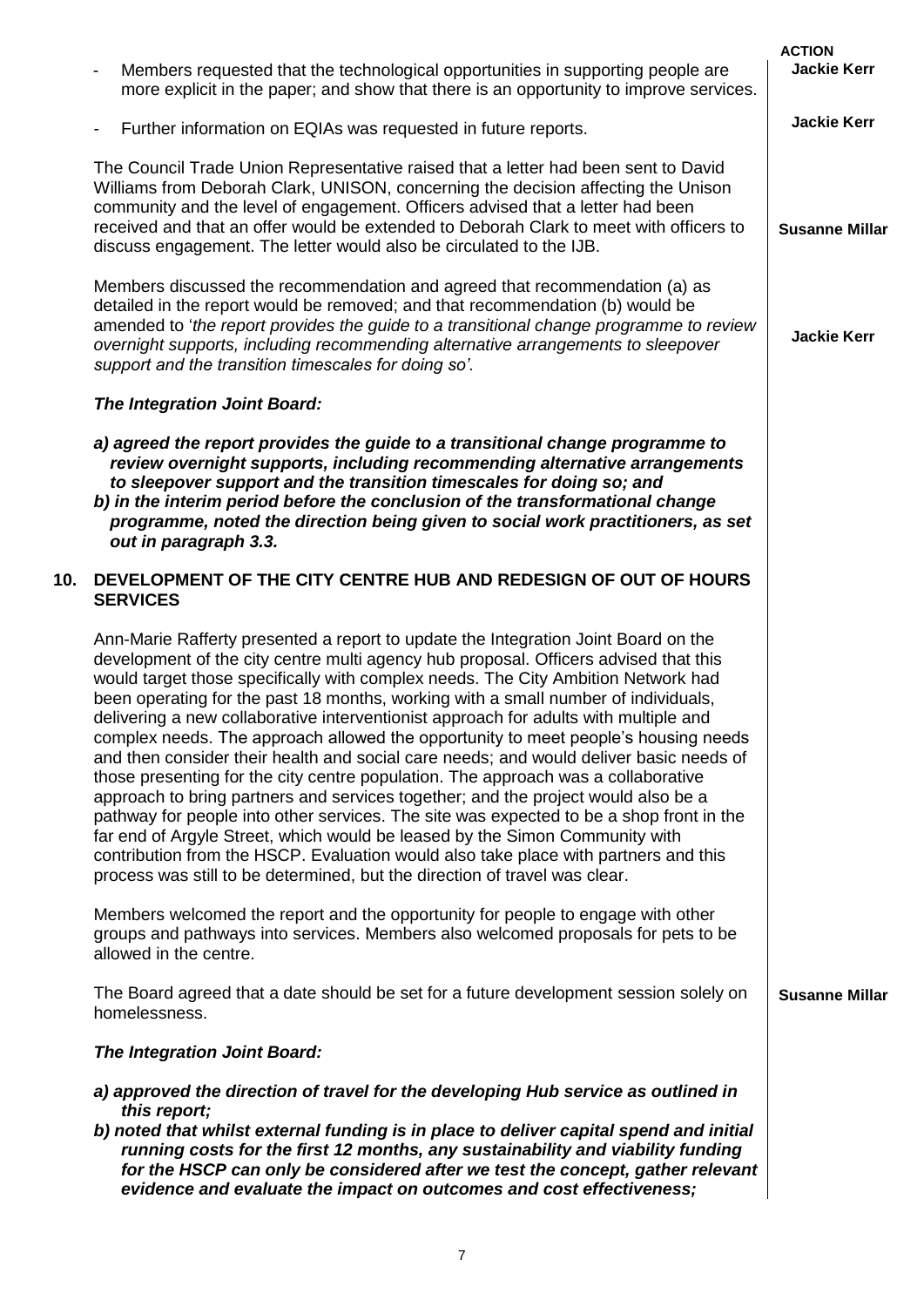- *c) committed to supporting this new initiative and to ongoing dialogue with partners to establish the extent of the resource allocation commitment, which will be subject to periodic review following implementation;*
- *d) directed the Council to progress the proposals outlined in this report; and*
- *e) instructed the Chief Officer to provide an update to the Performance Scrutiny Committee by the end of 2018.*

#### **11. IMPLEMENTATION OF CARER (SCOTLAND) ACT 2016**

Stephen Fitzpatrick presented a paper to set out the intentions of the Carer Act, describe current service delivery model and a range of proposals and recommendations for the Integration Joint Board for Carer Act expenditure for 2018/19 to support the implementation of the Act and the delivery of services to carers through the established Glasgow Carer Partnership.

Officers advised that it was important to note that carers had been fully engaged in the development of the model. Carers had also been engaged through the IJB Public Engagement Committee and members from the North West Carers Group had attended the Committee in May. The current arrangements were outlined to members as per section 2 of the report, and the Board informed that Glasgow had made significant progress with 13,500 carers supported in the city since 2011. Officers explained the new financial framework and the proposal of the services for 2018/19 to ensure sustained provision in the third sector services outlined in the table at 3.4; these resources underpinned Glasgow's strong performance. There was also proposals for two posts of Principal Officer Carer Act Implementation Lead and Resource worker to support the work. It is the intention to target resources for those most in need and to respond to peoples carer needs and circumstances. It was also proposed that respite investment would double allowing 300 service users per annum to access between 2-8 weeks per annum. The short breaks would be tailored to individual's circumstances and officers would put measures in place to support carers.

Members referred to the financial detail included in the paper and where services would be capped; stating that this should be consistent within all papers presented to the IJB for transparency.

Members also referred to carer engagement through the IJB Public Engagement Committee and the valued work of the carer's centres, querying how the re-tendering process would affect them. Officers explained that the current tender was due to end and re-tendering was a routine process; the current services would be able to apply in the re-tendering process.

The Chair of the IJB Finance and Audit Committee referred to recommendation (d) that performance measures would be reported to the IJB Performance Scrutiny Committee; advising members that performance was a current remit of the Finance and Audit Committee, but acknowledged that the remit of all committees would be discussed at the IJB Development Session in August.

Members also highlighted the importance of carer involvement in the planning of carer services and that early intervention for people in crisis must be a focus. Also that working with Education Services was important and to acknowledge that carers other than the primary carer can be impacted upon too.

It was requested and agreed that the vacancies detailed at section 3.9 of the report would be available to the third sector; and officers would identify how this would be progressed.

**Stephen Fitzpatrick**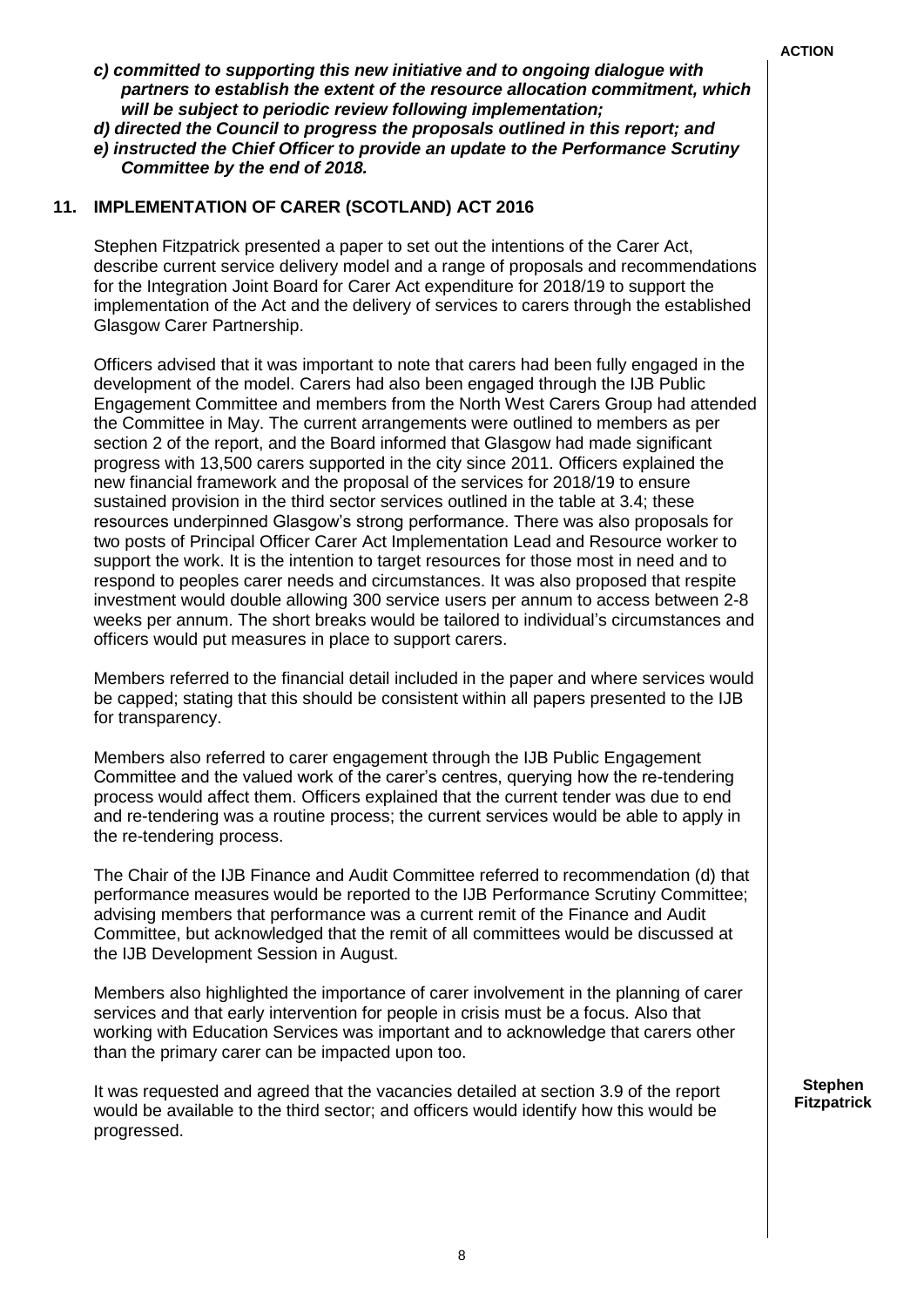**Sharon Wearing**

- *a) noted the intentions of the Carer Act and the duties and powers for integration authorities;*
- *b) noted the planning and service delivery infrastructures of Glasgow Carer Partnership, the central role of the 3rd sector and its readiness to deliver on the intentions of the Act;*
- *c) agreed the proposals set out in this paper which seek to consolidate carer funding, sustain current service and to further enhance the capacity to deliver on the intentions of the Act; and*
- *d) instructed the Chief Officer to provide a progress report on implementation, including developed performance measures to the Performance Scrutiny Committee by the end of 2018. This report should reflect carers' feedback on these proposals and their impact.*

## **12. ANNUAL GOVERNANCE STATEMENT**

Duncan Black presented a report to present to the Integration Joint Board the Annual Governance Statement for the Glasgow City Integration Joint Board for 2017/18. The report was presented to the IJB Finance and Audit Committee on  $13<sup>th</sup>$  June along with the Chief Internal Auditors Annual Report for 2017/18; and was presented to the IJB for approval.

Sections 1-4 of the report provided detail of the governance arrangements in place; there was a requirement to note any significant issues and if there had been any unsatisfactory opinions issued. There were no unsatisfactory opinions issued in 2017/18. An update on significant governance issues reported previously was included for the ongoing issue of agreeing a balanced budget. The annual opinion was of reasonable assurance and the Chief Officer and Chair were asked to approve the Statement for certification to be included in the unaudited annual accounts.

#### *The Integration Joint Board:*

#### *a) approved the Annual Governance Statement; and b) directed the Chief Officer, Finance and Resources, to include this statement in the Unaudited Annual Accounts.*

# **13. OUTTURN REPORT 2017-18**

Sharon Wearing presented a report to provide a high level overview of the Integration Joint Board's outturn position for 2017/18, and to seek approval for the transfer of funds to reserves to allow completion of the Integration Joint Board's accounts by the statutory deadline of 30 September 2018.

Sharon advised that the outturn report presented was the final format and that the draft had been presented to the IJB Finance and Audit Committee on 13<sup>th</sup> June for consideration. Section 2 of the report presented the approved budget changes for Month 10/Period 12; section 3 provided detail of the Reserves Policy; and section 4 outlined the outturn position, with the forecast budget spend for 2017-18 £3.946m against which an underspend of £4.200m was actually delivered. The earmarked reserves carry forwards proposals were outlined in the table at section 4.3 of the report.

The set-aside budget continued to be progressed and this would be presented to the IJB at a future date.

# *The Integration Joint Board:*

- *a) approved the transfer to Earmarked Reserves of £19.617m as outlined in paragraph 4.3;*
- *b) noted the contents of this report; and*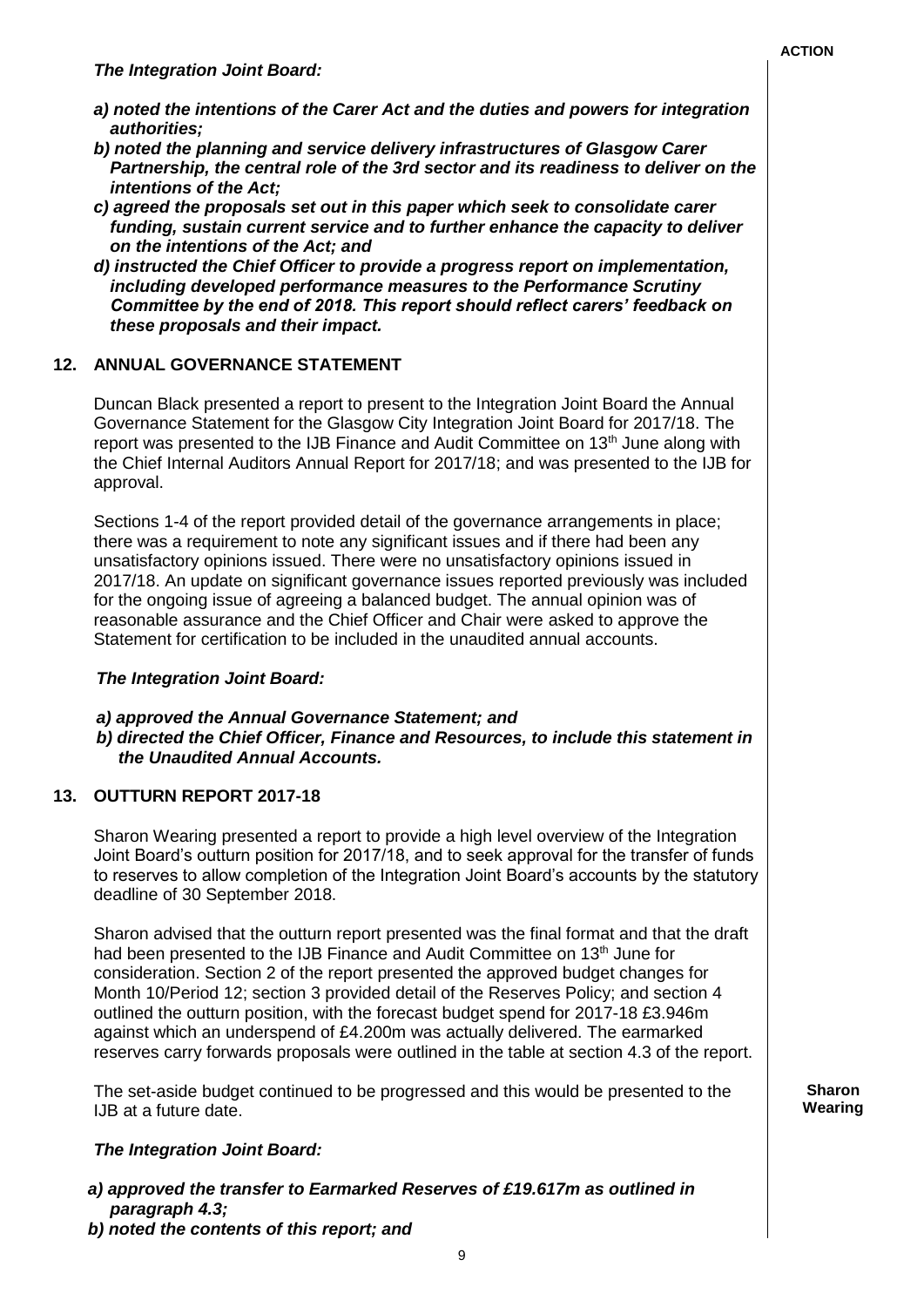|     |                                                                                                                                                                                                                                                                                                                                                                                                                                                                                                                  | <b>ACTION</b>         |
|-----|------------------------------------------------------------------------------------------------------------------------------------------------------------------------------------------------------------------------------------------------------------------------------------------------------------------------------------------------------------------------------------------------------------------------------------------------------------------------------------------------------------------|-----------------------|
|     | c) approved the Annual Financial Statement for 2018-19.                                                                                                                                                                                                                                                                                                                                                                                                                                                          |                       |
| 14. | <b>UNAUDITED ANNUAL ACCOUNTS</b>                                                                                                                                                                                                                                                                                                                                                                                                                                                                                 |                       |
|     | Sharon Wearing presented to the Integration Joint Board the Unaudited Annual<br>Accounts for the year ended 31 March 2018. The unaudited annual accounts had been<br>considered by the IJB Finance and Audit Committee on 13 <sup>th</sup> June. Officers advised that<br>the hosted services delivered by Glasgow were reported differently for 2017/18; the IJB<br>is considered to be acting as 'principal', and the full costs for the services which it hosts<br>are reflected in the financial statements. |                       |
|     | <b>The Integration Joint Board:</b>                                                                                                                                                                                                                                                                                                                                                                                                                                                                              |                       |
|     | a) noted the IJB's Unaudited Annual Accounts;<br>b) approved the submission of the Unaudited Annual Accounts to Audit Scotland;<br>and<br>c) approved the timetable for the sign-off the Annual Accounts in appendix 2.                                                                                                                                                                                                                                                                                          |                       |
| 15. | <b>ANNUAL PERFORMANCE REPORT</b>                                                                                                                                                                                                                                                                                                                                                                                                                                                                                 |                       |
|     |                                                                                                                                                                                                                                                                                                                                                                                                                                                                                                                  |                       |
|     | Susanne Millar presented the Annual Performance Report for the Health and Social<br>Care Partnership for the year 2017/18. The IJB was required to agree the report before<br>this was submitted to the Scottish Government. The report covered five key priority<br>areas and the key performance indicators and national indicators were outlined in the<br>report. The report showed the successes of the HSCP for 2017/18 and also significant<br>areas for improvement.                                     |                       |
|     | The Board requested that a public facing document be produced to coincide with the<br>final report. Officers confirmed that this would be produced.                                                                                                                                                                                                                                                                                                                                                              | <b>Susanne Millar</b> |
|     | <b>The Integration Joint Board:</b>                                                                                                                                                                                                                                                                                                                                                                                                                                                                              |                       |
|     | a) approved the attached Annual Performance Report;<br>b) noted that some final year-end figures will be included once available; and<br>c) approved that responsibility for any final amendments to the report to<br>incorporate these year-end figures will be delegated to the Chief Officer.                                                                                                                                                                                                                 |                       |
| 16. | HSCP Q4 PERFORMANCE REPORT 2017/18                                                                                                                                                                                                                                                                                                                                                                                                                                                                               |                       |
|     | <b>The Integration Joint Board:</b>                                                                                                                                                                                                                                                                                                                                                                                                                                                                              |                       |
|     | a) noted the attached performance report for Quarter 4 of 2017/18.                                                                                                                                                                                                                                                                                                                                                                                                                                               |                       |
| 17. | <b>GLASGOW CITY IJB DIRECTIONS - ANNUAL REPORT</b>                                                                                                                                                                                                                                                                                                                                                                                                                                                               |                       |
|     | The Integration Joint Board:                                                                                                                                                                                                                                                                                                                                                                                                                                                                                     |                       |
|     | a) noted this report.                                                                                                                                                                                                                                                                                                                                                                                                                                                                                            |                       |
| 18. | <b>GLASGOW CITY INTEGRATION JOINT BOARD - DIRECTIONS</b>                                                                                                                                                                                                                                                                                                                                                                                                                                                         |                       |
|     | The Integration Joint Board:                                                                                                                                                                                                                                                                                                                                                                                                                                                                                     |                       |
|     | a) noted the summary of current directions.                                                                                                                                                                                                                                                                                                                                                                                                                                                                      |                       |
| 19. | <b>GLASGOW CITY INTEGRATION JOINT BOARD - FUTURE AGENDA ITEMS</b>                                                                                                                                                                                                                                                                                                                                                                                                                                                |                       |
|     | The Integration Joint Board noted the future agenda items.                                                                                                                                                                                                                                                                                                                                                                                                                                                       |                       |
|     |                                                                                                                                                                                                                                                                                                                                                                                                                                                                                                                  |                       |